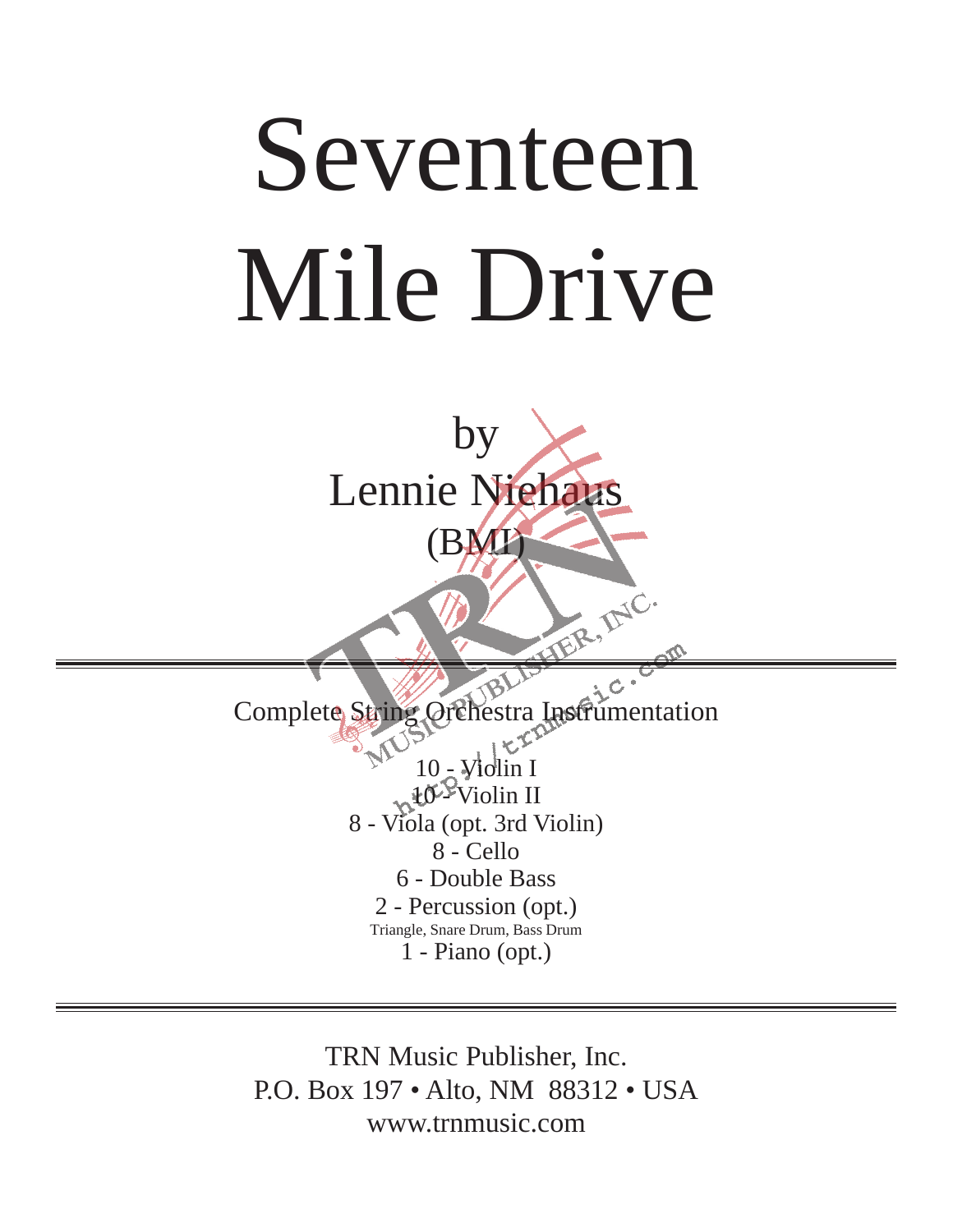## **About the Music - - -**

 This composition is written in a large A-B-A song form. After a brief introduction, a spirited "tune" begins in m. 5 where the first violins play the melody. All bowings and dynamics are carefully marked (as they are throughout) and should be carefully observed. In m. 23 the lower strings are featured in two measure phrases followed by two measure phrases stated by the upper strings. In m. 31 through m. 43 the material from m. 1 through m. 22 is reiterated. This first section is in the key of G, and beginning at m. 61, the "B" section begins in the key of C, slower with expression. A poignant melody is played starting at m. 61 by the entire string section. At m. 73 the melody moves to the second violins and back to the first violins in A minor, at which point it should "sing out" with feeling although the dynamic stays soft. The melody from m. 61 is heard again at m. 83 but a little louder and with still more expression. A modulation takes us back to the key of G where the first section is heard once again. M. 149 is like a coda and should be played in a more spirited and deliberate manner. Optional parts are supplied for Violin III (same as Viola), Percussion and Piano.

## **About the Composer - - -**



Alto saxophonist **Lennie Niehaus** was born into a musical family in St. Louis, Missouri, but moved to Los Angeles when he was 7 years old. He grew up listening to his father playing the violin and his sister playing piano. At an early age he started playing the violin and later became interested in playing the oboe, the bassoon and finally the alto sax. Playing with various jazz bands as a teenager, he wrote arrangements and compositions for them. He graduated cum laude from Cal State Los Angeles where he majored in theory and composition.

In 1951, he auditioned for Stan Kenton and was asked to join the band. After playing with Stan for three months, at which time he received his draft notice to go into the Army. There he was able to get into the concert band, where he played the oboe. He made use of his off time

by forming various jazz groups, such as quartets, quintets and an octet. While he was in the Army, he met Clint Eastwood, who was a jazz fan. Upon his discharge he was rehired by Stan Kenton to replace saxophonist Lee Konitz, one of Lennie's early influences, the other being Charlie Parker. During his tenure with Stan, he wrote many arrangements and compositions numbering between 150 and 200, many of which were recorded.

In 1955, at the New York jazz club "Birdland," Lennie was presented the Alto Sax New Star Jazz Critic's Award. After five years with Stan (1954-59), Lennie decided to return to Los Angeles and concentrate on his writing. While playing with Kenton, he had signed an exclusive recording contract with Les Koenig of Contemporary Records. He did many albums with various instrumentations on which composing and arranging all the material. In addition, with the groups he recorded in different venues.  $\mathbb{R}^{\mathbb{C}}$ 

 Lennie started writing for TV, and orchestrating for Jerry Fielding, who was writing for film. He also became interested in writing for publishers and also found a need for material to teach young saxophone players how to play with a jazz conception. This idea became a series of seven books ranging from easy to more advanced that are still selling today.

 His relationship with Jerry Fielding, who was writing several movies for Clint Eastwood, renewed his friendship with Clint. With Fielding's untimely death, Clint called Lennie and asked him to compose a movie that had just finished entitled "Tightrope." This collaboration evolved into many other movies, such as "Bird" (for which he was nominated for Best Score by the British Film Institute), "Unforgiven," "The Bridges of Madison County," "Space Cowboys," and many others. Independent of Eastwood, he wrote a jazz score called "Lush Life," for which he received and Emmy for best composition, wrote the music for the animated movie "Pochahontas II," and composed music for many other movies for television and cable.

 Lennie was commissioned to write a jazz suite for a concert which was a tribute to Clint Eastwood. It was performed by the Carnegie Hall Jazz Orchestra and conducted by him. In 2003, he had the honor of conducting the Boston Symphony Orchestra, performing the music of "Mystic River." The following year he was asked by the BBC to play in, and conduct, their jazz orchestra in London. After returning home from England, he recorded with his octet "Live at the Lighthouse at Hermosa Beach."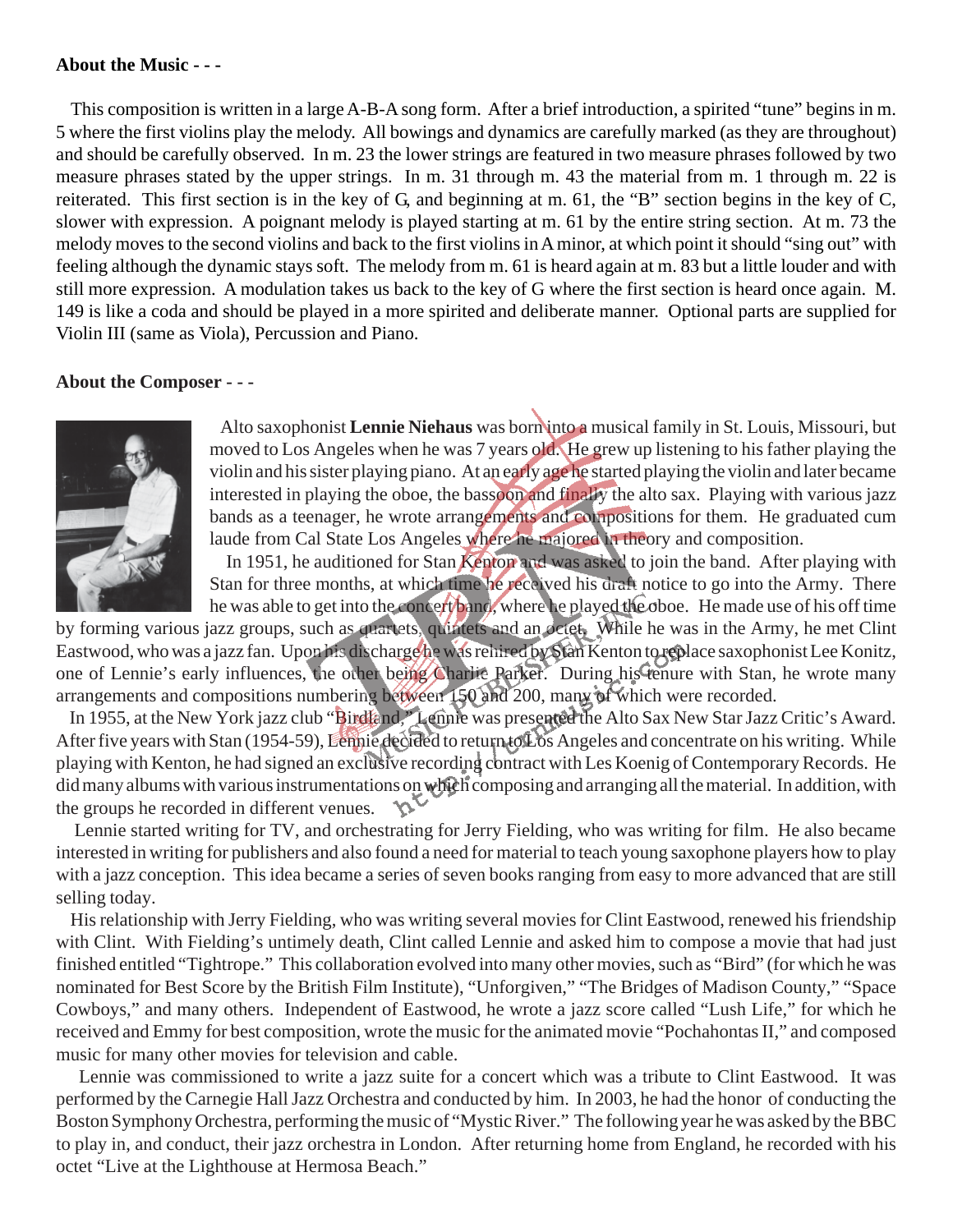## **Seventeen Mile Drive**

**Lennie Niehaus**



TRN2011-LN1

All Rights Reserved. Printed in U.S.A. International Copyright Secured.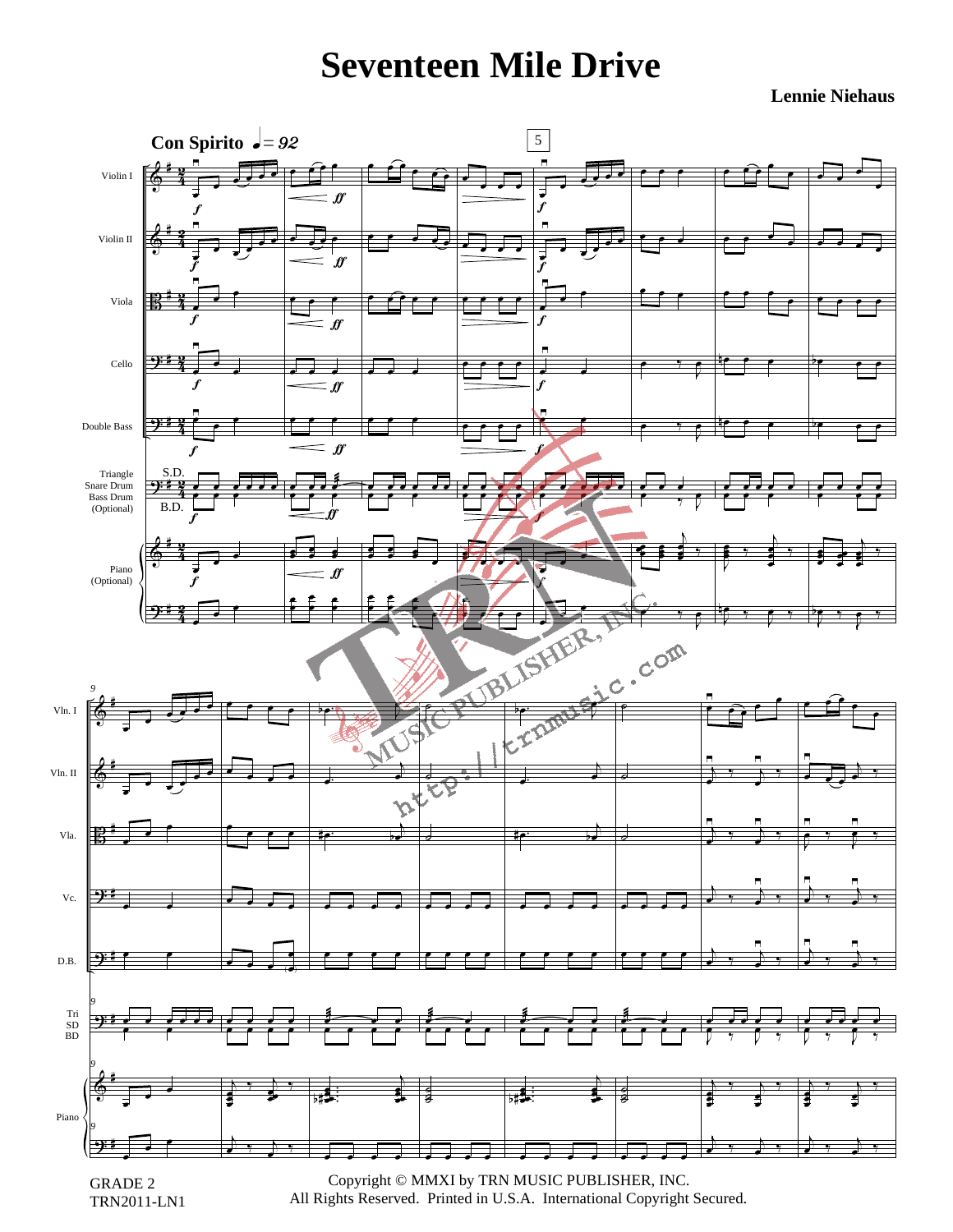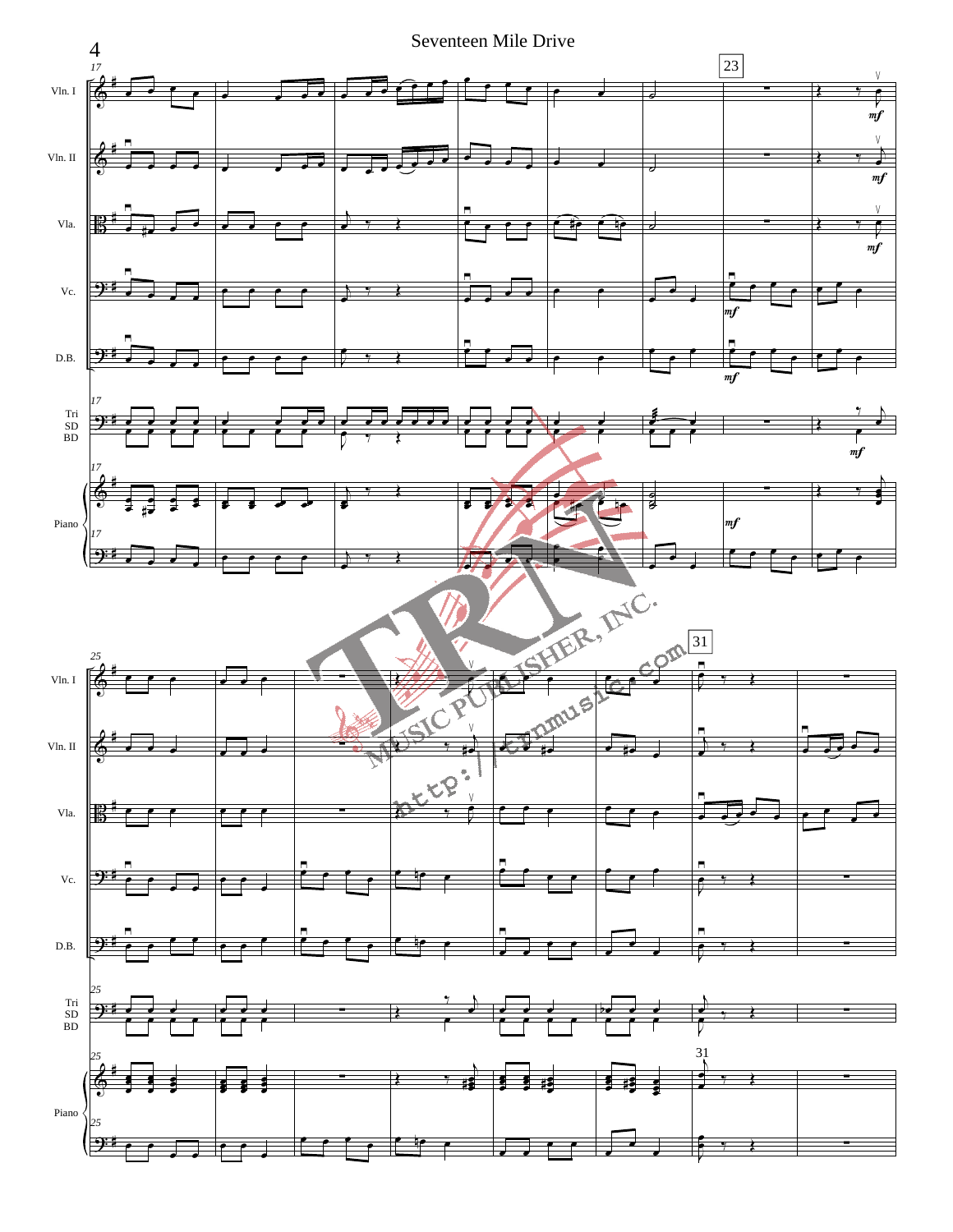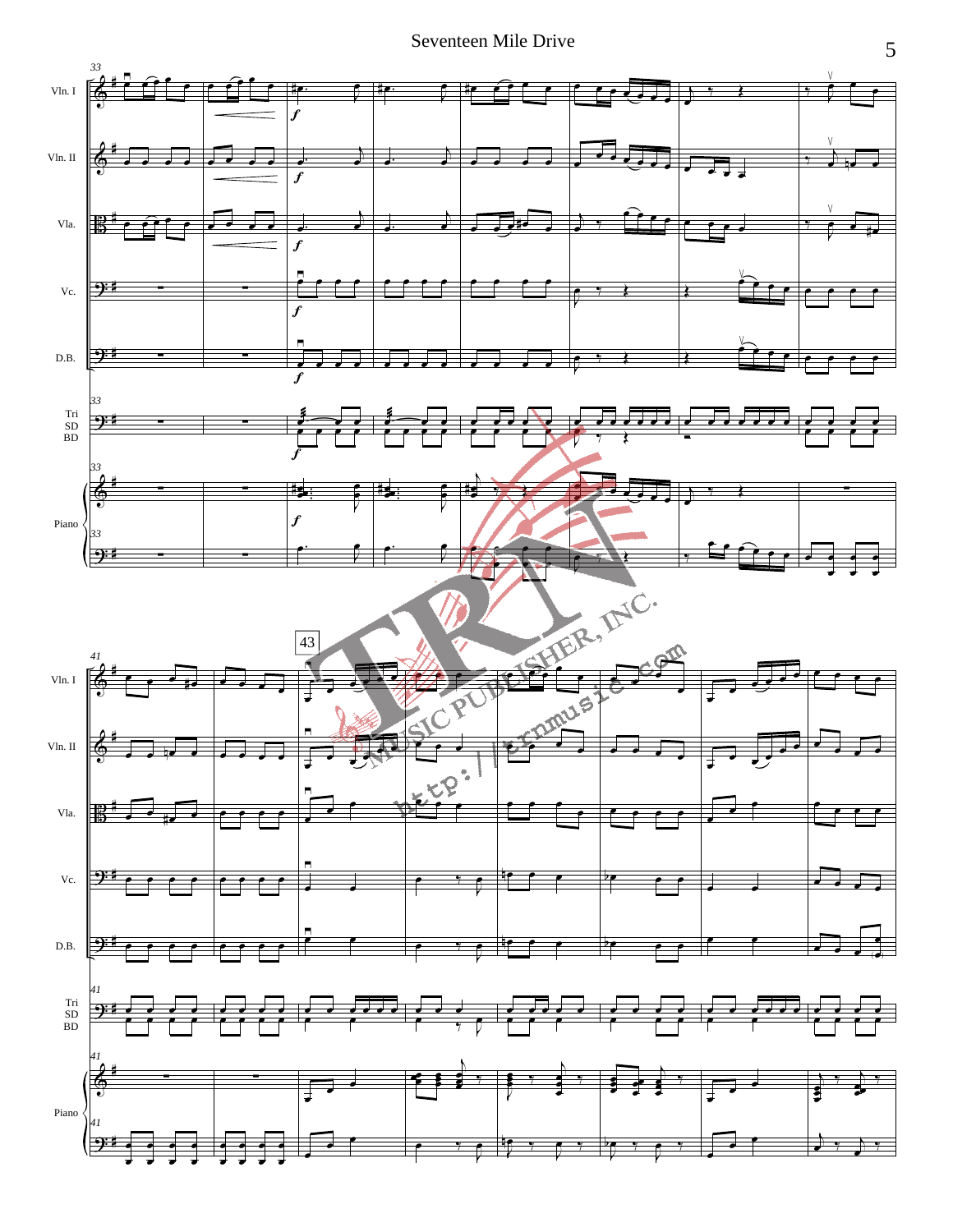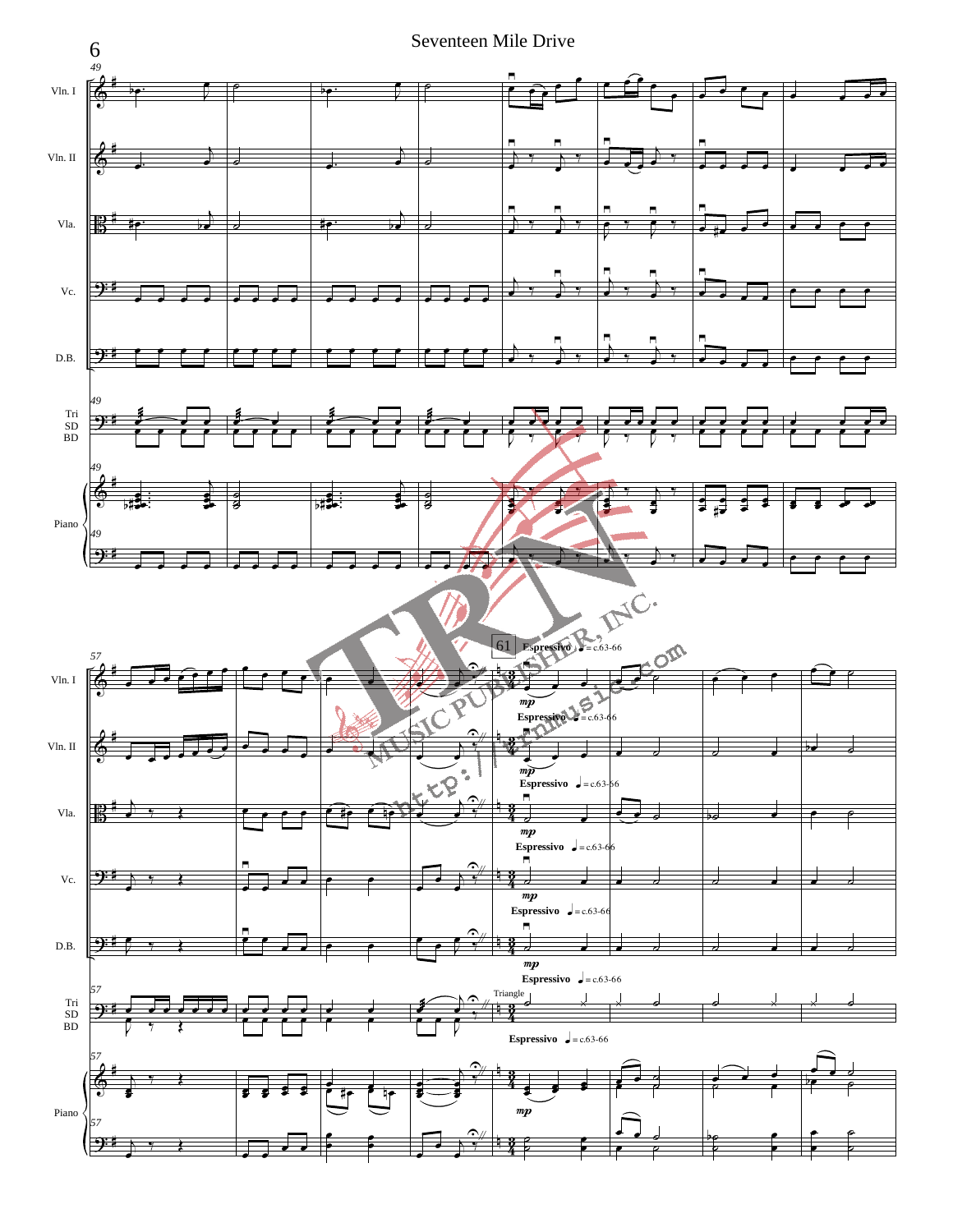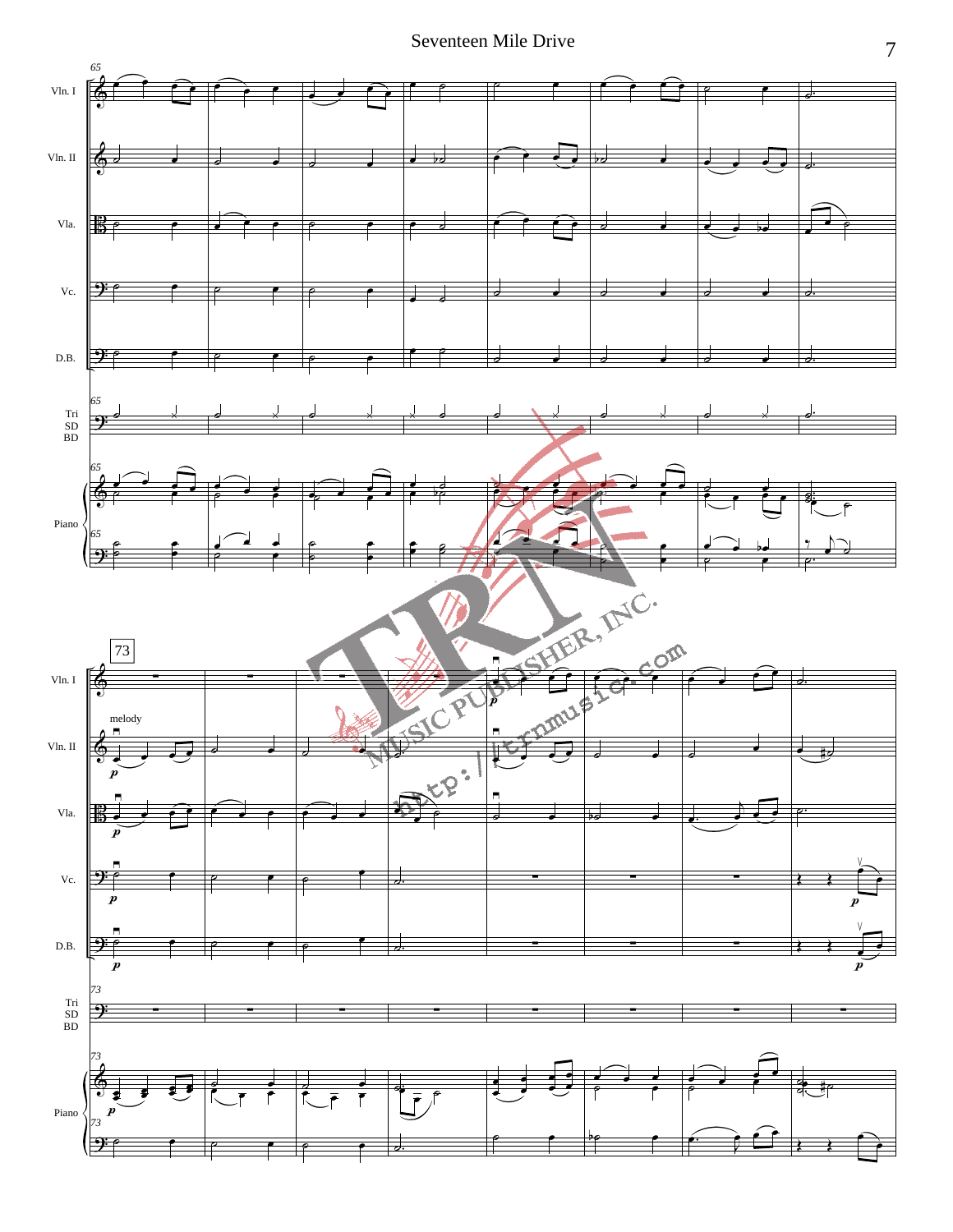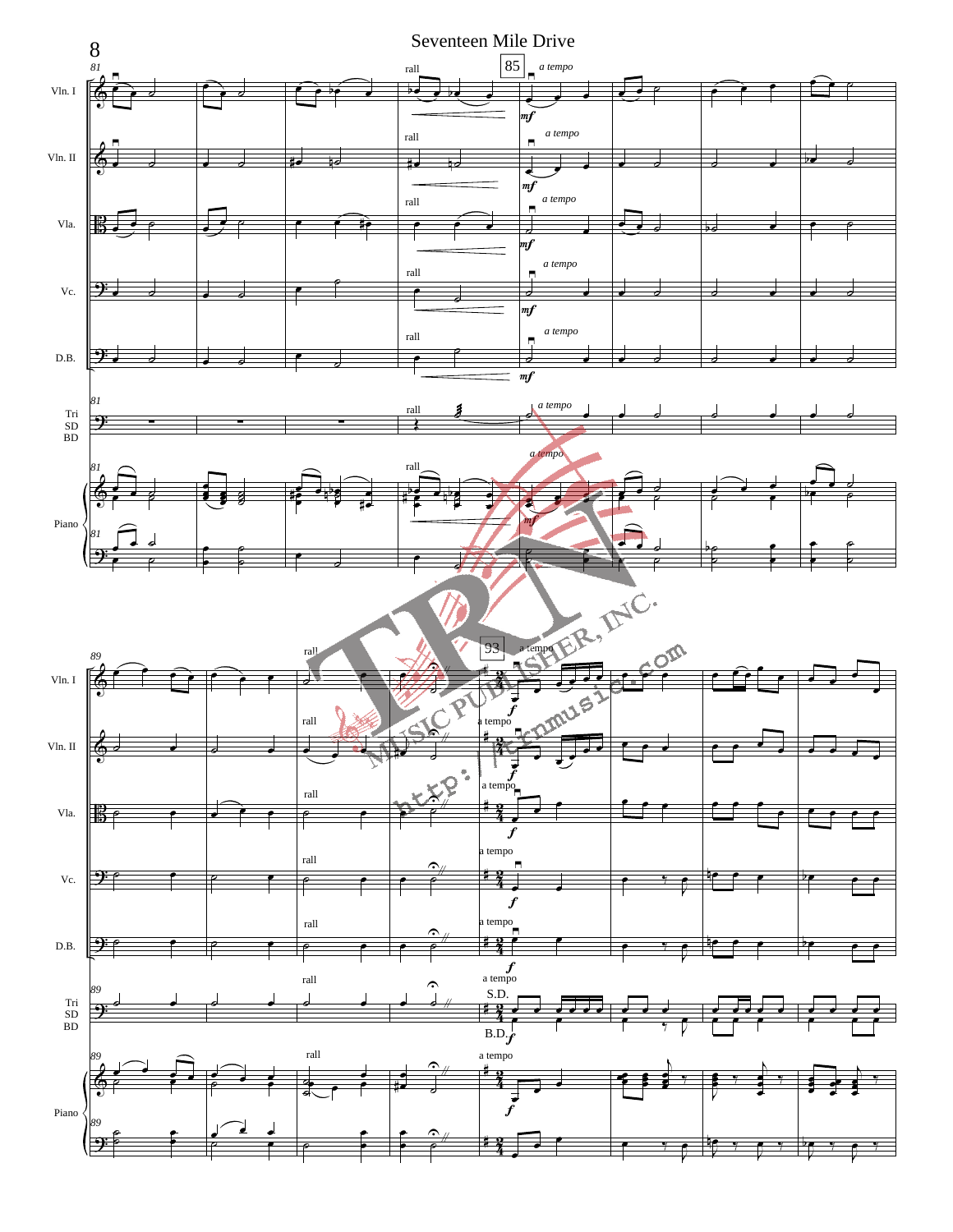



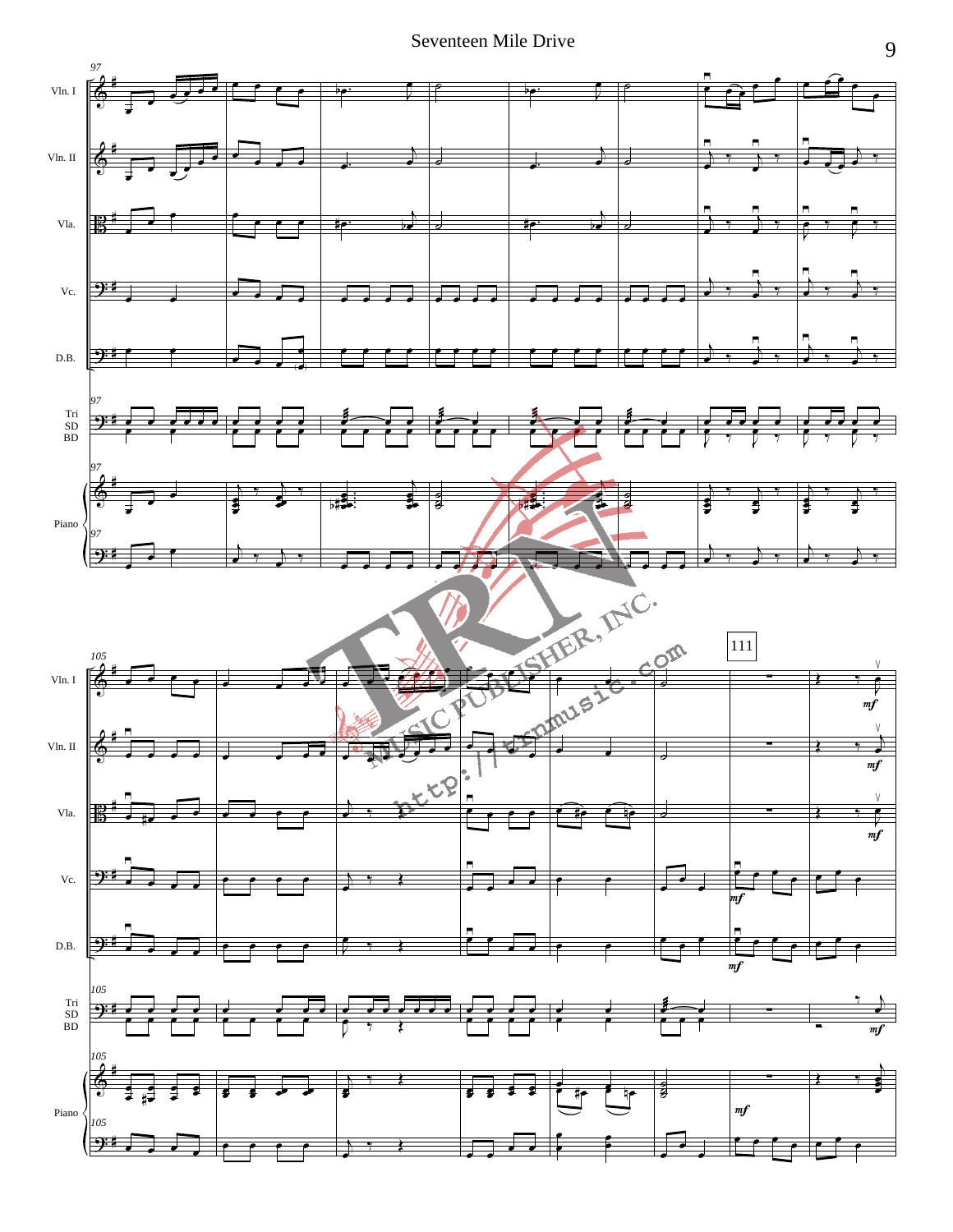



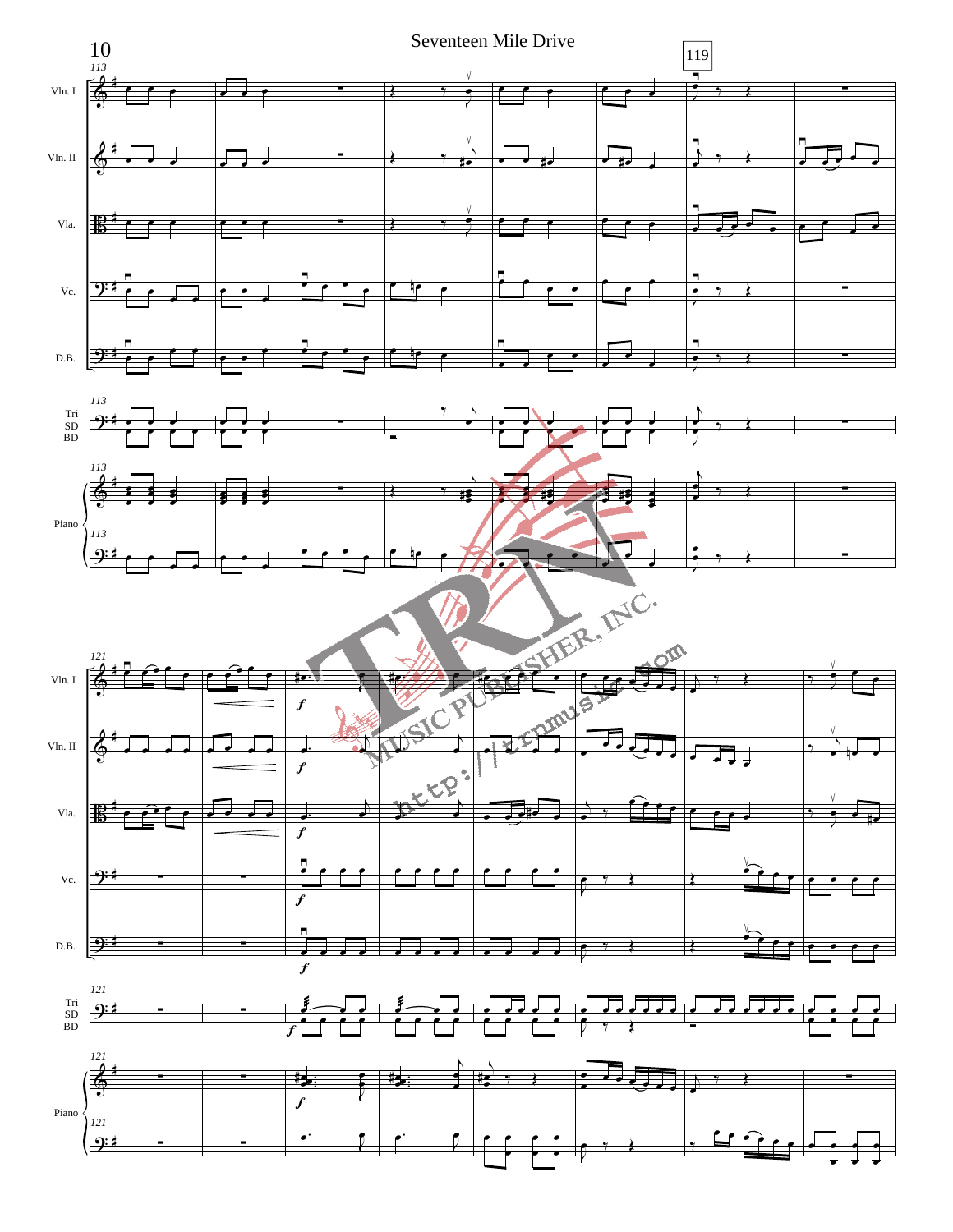